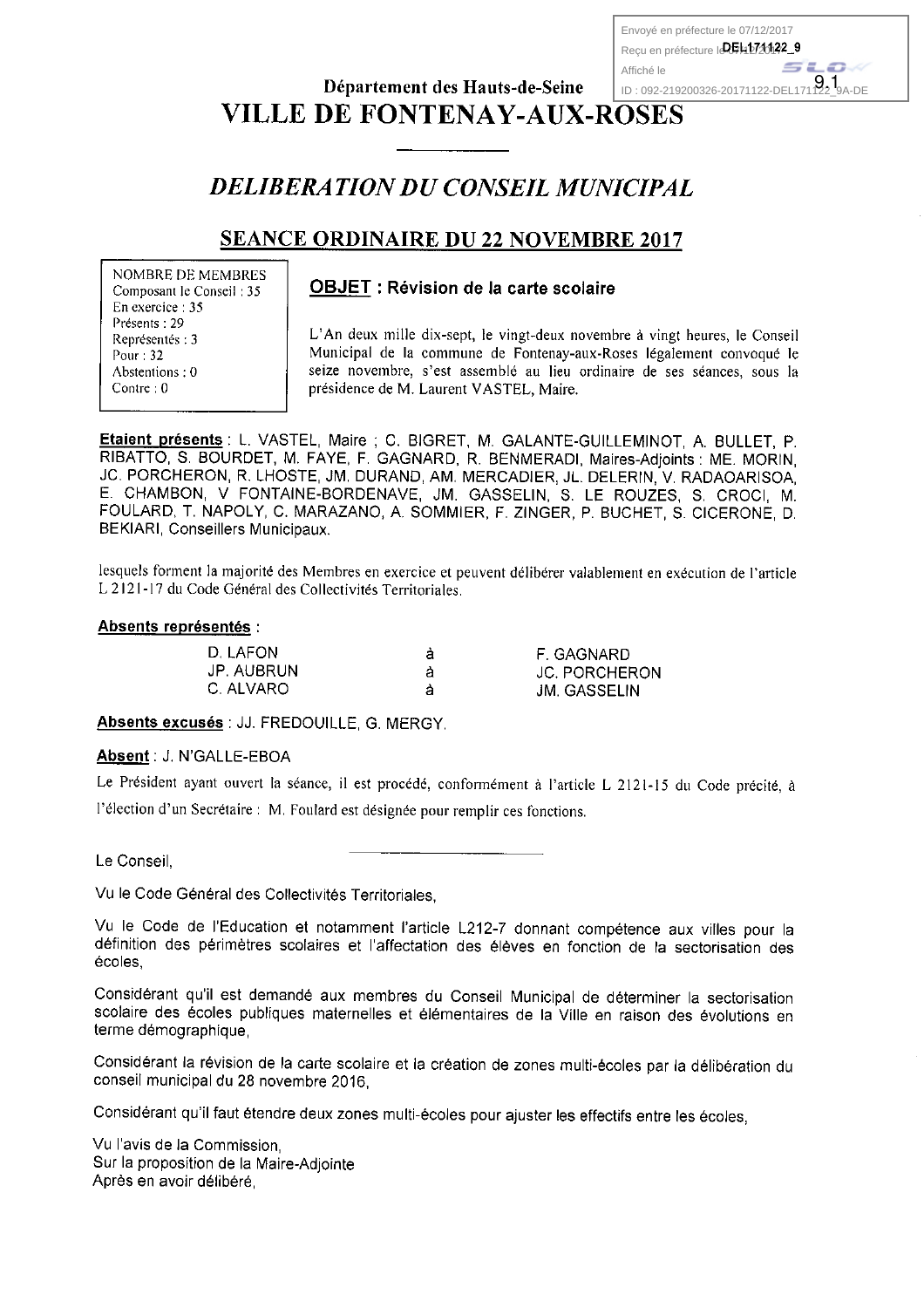Envoyé en préfecture le 07/12/2017 Recu en préfecture IDEL172022\_9  $520$ Affiché le ID: 092-219200326-20171122-DEL171122 9A-DE

#### **DECIDE**

Article 1 : d'étendre le périmètre de deux zones multi-écoles selon le tableau ci-après :

| Zone multi-école              | Rues concernées                                                              |  |
|-------------------------------|------------------------------------------------------------------------------|--|
| Scarron / Roue maternelle     | Rue Marx Dormoy, côté pair                                                   |  |
|                               | Rue des Bénards, côté pair et côté impair à partir du numéro 9               |  |
|                               | Rue des Sorrières                                                            |  |
|                               | Rue Scarron                                                                  |  |
|                               | Rue Paul Léautaud                                                            |  |
|                               | Rue Simon Létoile                                                            |  |
|                               | Chemin de la Procession                                                      |  |
|                               | Rue des Saints Sauveurs                                                      |  |
|                               | Rue des Fauvettes : côté impair à partir du numéro 29 et côté pair entre les |  |
|                               | numéros 24 et 32                                                             |  |
|                               | Square Augustin Pajou                                                        |  |
|                               | Avenue du Maréchal Foch, côté pair, entre les numéros 2 et 50                |  |
|                               | Rue Beautemps Beaupré                                                        |  |
|                               | Rue Léon Blum                                                                |  |
| Scarron/Roue élémentaire/Parc | Allée des Eglantines                                                         |  |
|                               | Allée des Lilas                                                              |  |
|                               | Allée des Glycines                                                           |  |
|                               | Rue du Moulin Blanchard                                                      |  |
|                               | Rue Marx Dormoy, côté impair à partir du numéro 17                           |  |

Article 2 : de mettre en place une commission pour l'affectation des enfants domiciliés dans les zones multi-écoles.

Article 3 : Les modifications concernent les enfants domiciliés sur ces adresses et dont les parents effectueraient une première demande d'inscription à l'école (entrée Petite Section ou première inscription scolaire sur la Ville, en maternelle ou en élémentaire).

Les modifications ne concernent pas :

- Les enfants ayant un frère ou une sœur scolarisé(e) dans l'un des groupes scolaires concernés (affectation dans le même groupe scolaire, sauf pour les enfants de niveau élémentaire domiciliés dans le secteur Scarron/Roue élémentaire/Parc qui seront affectés par la commission d'affectation).
- Les enfants porteurs de handicap : affectation dans l'école la plus proche, choisie en accord avec les parents au moment de l'inscription en mairie.

Les enfants relevant de ces situations seront affectés directement par le service scolaire, sans passer par la commission d'affectation.

Article 4 : Cette délibération prendra effet au 1er janvier 2018.

Article 5 : Ampliation de la présente délibération sera transmise à : M. le Préfet des Hauts-de-Seine

Fait et délibéré en séance, les jour, mois et an susdits, Et ont signé les membres présents.

POUR EXTRAIT CONFORME Le Maire **Conseiller Départemental** Laurent VASTEL

Certifié exécutoire Compte tenu de la réception En préfecture le <del>63 (12)</del><br>En préfecture le <del>63 (12)</del><br>Publication/Affichage du<br>Pour le Maire par délégation<br>Le *Quecteur Général* des Services